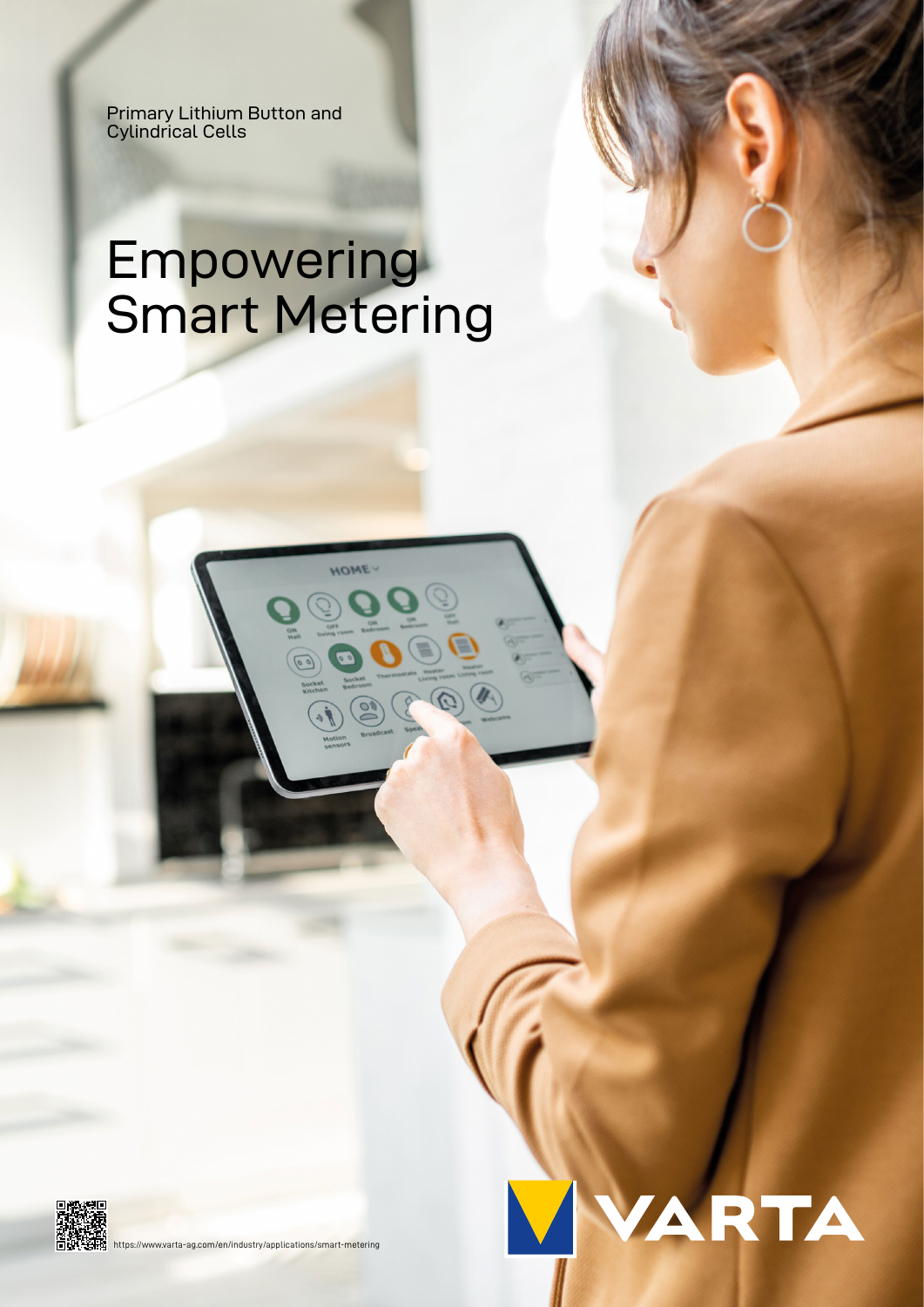Modern communication and metering systems require reliable energy supply. VARTA possesses a real-time market experience of over 20 years.



# **VARTA batteries provide Power**

for gas-, water-, heat- and electricity meters as well as in heat cost allocator and communication modules

### **Key Features – Benefits**

- Premium energy
- High-level safe products
- UL recognition
- Top performance with wide temperature range
- Superior shelf life and operational life
- High energy density
- Low self discharge
- Resistance to corrosive environments
- Standard and customized solutions
- Wide range of application knowledge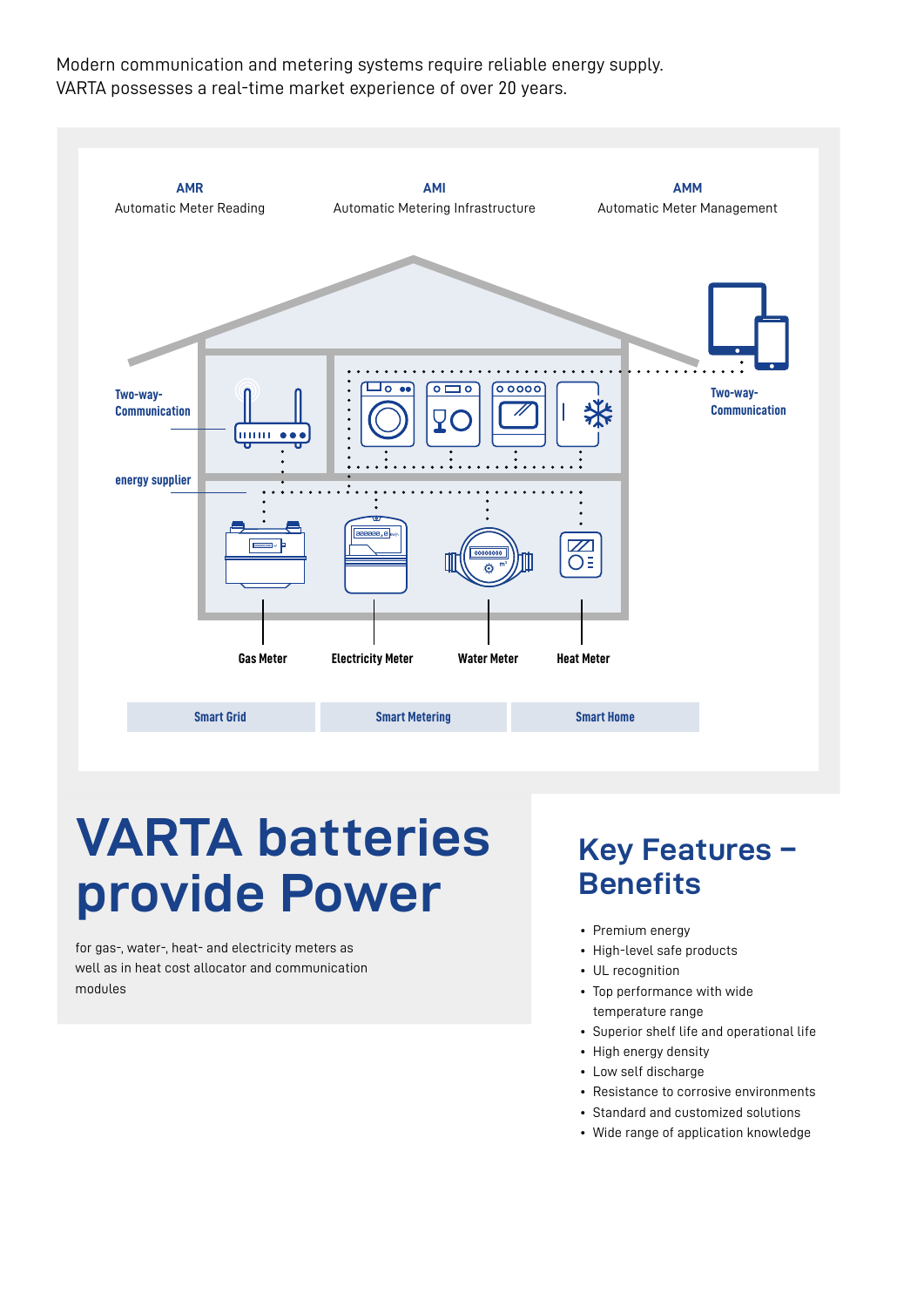### **VARTA offers dedicated "Design in Support"**

- Optimal battery selection
- Battery Design In
- Battery specification
- Application tests
- Qualification
- Life time calculation



### **Our batteries support the communication of the following network standards**

- LORA
- Sigfox
- NB IoT
- Wireless Mbus

### **Advantages of 3V MNO2 batteries**

- No passivation effect
- Sufficient voltage range of MNO2: 3,0 V down to 2,0 V
- No toxic electrolyte
- More than 10 years shelf life

- ASICS/ICs work down to 1,8 V
- No voltage drop after long-time storage

### **Product Overview of batteries for Smart Metering**

| Lithium Cylindrical Cells (Li-MnO <sub>2</sub> ) |          |                    |                       |                      |                    |            |
|--------------------------------------------------|----------|--------------------|-----------------------|----------------------|--------------------|------------|
| <b>TYPE DESIGNATION</b>                          | TYPE NO. | <b>VOLTAGE (V)</b> | <b>CAPACITY (mAh)</b> | <b>DIAMETER (mm)</b> | <b>HEIGHT</b> (mm) | WEIGHT (g) |
| <b>CR</b> mass/bobbin series                     |          |                    |                       |                      |                    |            |
| <b>CR1/2 AA</b>                                  | 6127     | 3.0                | 950                   | 14.75                | 25.1               | 11.5       |
| <b>CR 2/3 AA</b>                                 | 6237     | 3.0                | 1350                  | 14.75                | 33.5               | 15.0       |
| <b>CRAA</b>                                      | 6117     | 3.0                | 2000                  | 14.75                | 50.5               | 21.5       |
| <b>CR</b> coiled series                          |          |                    |                       |                      |                    |            |
| CR <sub>2</sub>                                  | 6206     | 3.0                | 850                   | 15.60                | 27.0               | 11.0       |
| <b>CR 123 A</b>                                  | 6205     | 3.0                | 1550                  | 17.00                | 34.5               | 17.0       |
| CR1/2 AAH-R                                      | 6213     | 3.0                | 850                   | 14.22                | 25.0               | 9.0        |
| <b>CR 2/3 AH-R</b>                               | 6214     | 3.0                | 1600                  | 17.00                | 33.5               | 17.0       |
| <b>CRAH-R</b>                                    | 6217     | 3.0                | 2400                  | 17.00                | 45.0               | 23.0       |
|                                                  |          |                    |                       |                      |                    |            |
|                                                  |          |                    |                       |                      |                    |            |
| Lithium Button Cells (Li-MnO <sub>2</sub> )      |          |                    |                       |                      |                    |            |
| <b>CR</b> coin series                            |          |                    |                       |                      |                    |            |
| <b>CR 2016</b>                                   | 6016     | 3.0                | 90                    | 20.0                 | 1.6                | 1.8        |
| <b>CR 2025</b>                                   | 6025     | 3.0                | 165                   | 20.0                 | 2.5                | 2.5        |
| <b>CR 2032</b>                                   | 6032     | 3.0                | 230                   | 20.0                 | 3.2                | 3.0        |
|                                                  |          |                    |                       |                      |                    |            |

CR 2430 6430 3.0 300 24.5 3.0 4.0 CR 2450 | 6450 | 3.0 | 620 | 24.5 | 5.0 | 6.2